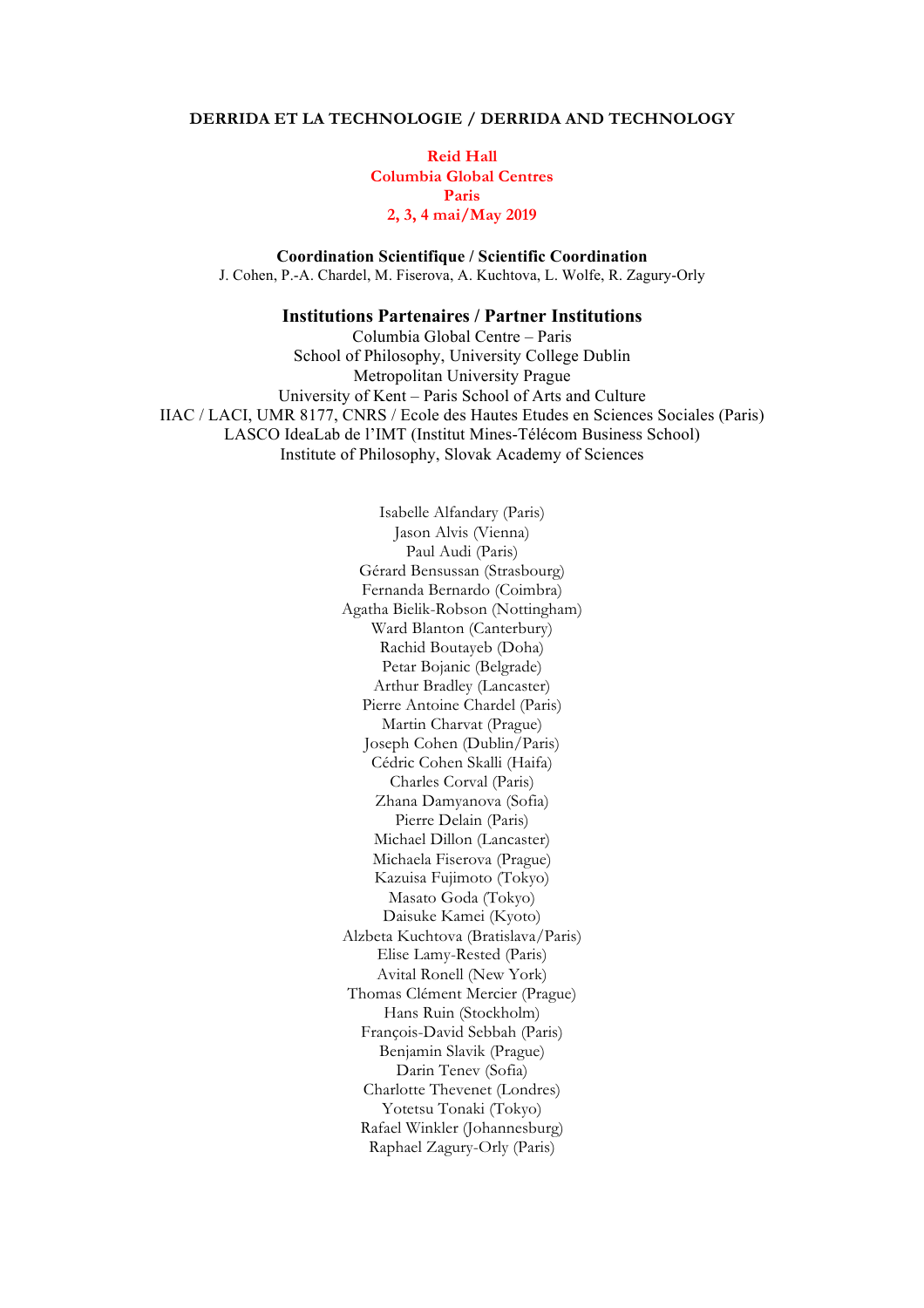### **PRESENTATION**

Notre colloque international entend interroger le rapport entre l'œuvre philosophique de Jacques Derrida et la question de la technologie. Ce rapport n'aura bénéficié, par le passé, que d'un examen oblique et demeure somme toute fort peu abordé. Or, il est non seulement central dans l'écriture de Jacques Derrida, mais il s'avère aussi incontournable pour tous ceux qui cherchent à poursuivre et à engager le travail de la déconstruction ainsi qu'à y déceler des possibilités concrètes capables de répondre au monde contemporain. Comment la déconstruction se confronte-t-elle aux percées et aux avancées de la technologie ? En quoi la déconstruction peut-elle redéfinir notre rapport à ce que Heidegger nommait de façon plutôt négative, voire angoissée, le « déferlement planétaire de la technique » ? La déconstruction engage-t-elle un *autre* rapport à la technologie que la condamnation ou la célébration ? Notre dessein est donc d'ouvrir à une pensée de la technologie sachant à la fois mesurer et évaluer toutes ses dérives possibles ainsi que toutes ses avancées certaines en se refusant de simplement la proscrire ou l'agréer. Comment la technologie et son devenir affectent-ils le statut et la position, le sens et l'orientation de l'humain, de l'expérience, et par conséquent de la connaissance, du rapport à l'autre, voire du politique et plus particulièrement de la démocratie ? En quoi la déconstruction peut-elle proposer non seulement une description de ce phénomène, mais aussi et surtout un agir capable d'inventer des formes inédites de *stances critiques*, voire des modalités d'engagement, devant les méfaits aujourd'hui constatables dans les différents usages incontrôlés de moyens technologiques : surveillance des populations, collecte d'informations privées, uniformisation des singularités et du langage, robotisation et intelligence artificielle, ce que Derrida nommait aussi la « télécommunication » et la « télétechnologie » depuis lesquelles s'engage un questionnement face à l'internet, par exemple, à l'heure de la « mondialatinisation » : l'archive, l'information médiatique, le cinéma, la photographie, l'écriture, l'image, etc.

Ce colloque international réunira philosophes, littéraires, psychanalystes, historiens du 2 au 4 mai 2019 au Columbia Global Center à Paris. Nous espérons ainsi engager la pensée de Jacques Derrida dans une confrontation profonde de la technologie avec notre contemporanéité : ses risques et ses opportunités, tout comme son passé et son avenir.

#### **Ce colloque international sera l'occasion de lancer une « Association internationale Jacques Derrida ».**

#### \*\*\*

Our international conference seeks to interrogate the relation between Jacques Derrida's philosophy and technology. This relation has mainly been indirectly and obliquely studied in the past despite it being central in Jacques Derrida's philosophical writings. Moreover, this confrontation is proving unavoidable for all those who, today, engage in the work of deconstruction and search, through this approach, for concrete possibilities capable of responding to our contemporary world. How does deconstruction relate to the advances and the developments of technology? In which manner can deconstruction redefine our relation to what Heidegger labelled, somewhat negatively, the "planetary devastation of technology"? Does deconstruction engage *another* relation towards technology – *other* than condemnation or celebration? Our task is thus to develop a philosophical *rapport* to the advances of technology which would, at once, measure its possible drifts and misdeeds as well as evaluate its obvious progresses by refusing to simply subscribe to technology or proscribe it. How does technology affect the meaning and orientation for human beings today? How does the becoming of technology affect the status of experience, and consequently of knowledge, of the relation to the other, of the political sphere, and most particularly of democracy? In which manner can deconstruction propose not only a description of this phenomena, but also the means for concrete engagement capable of inventing unedited forms of *critical stances* in the wake of the proliferating offenses spurred on by uncontrolled uses of technology: surveillance of populations, collection of private information, uniformity of singularities and language, "robotisation" and artificial intelligence, some of which Derrida had labelled under the terms "telecommunication" and "tele-technology" and from which he deployed a deconstructive questioning of "globalatinization" and novel analyses of concepts such as the archive, media, cinema, photography, writing, image, etc.

This conference will welcome philosophers, writers, historians and psychoanalysts from May 2nd to 4th, 2019 at the Columbia Global Centre in Paris. We hope, in this manner, to concretely engage Jacques Derrida's thinking in a meaningful confrontation with technology and thus with our contemporary world: its risks and opportunities, its past and its future.

**This conference will also inaugurate the "Jacques Derrida International Association".**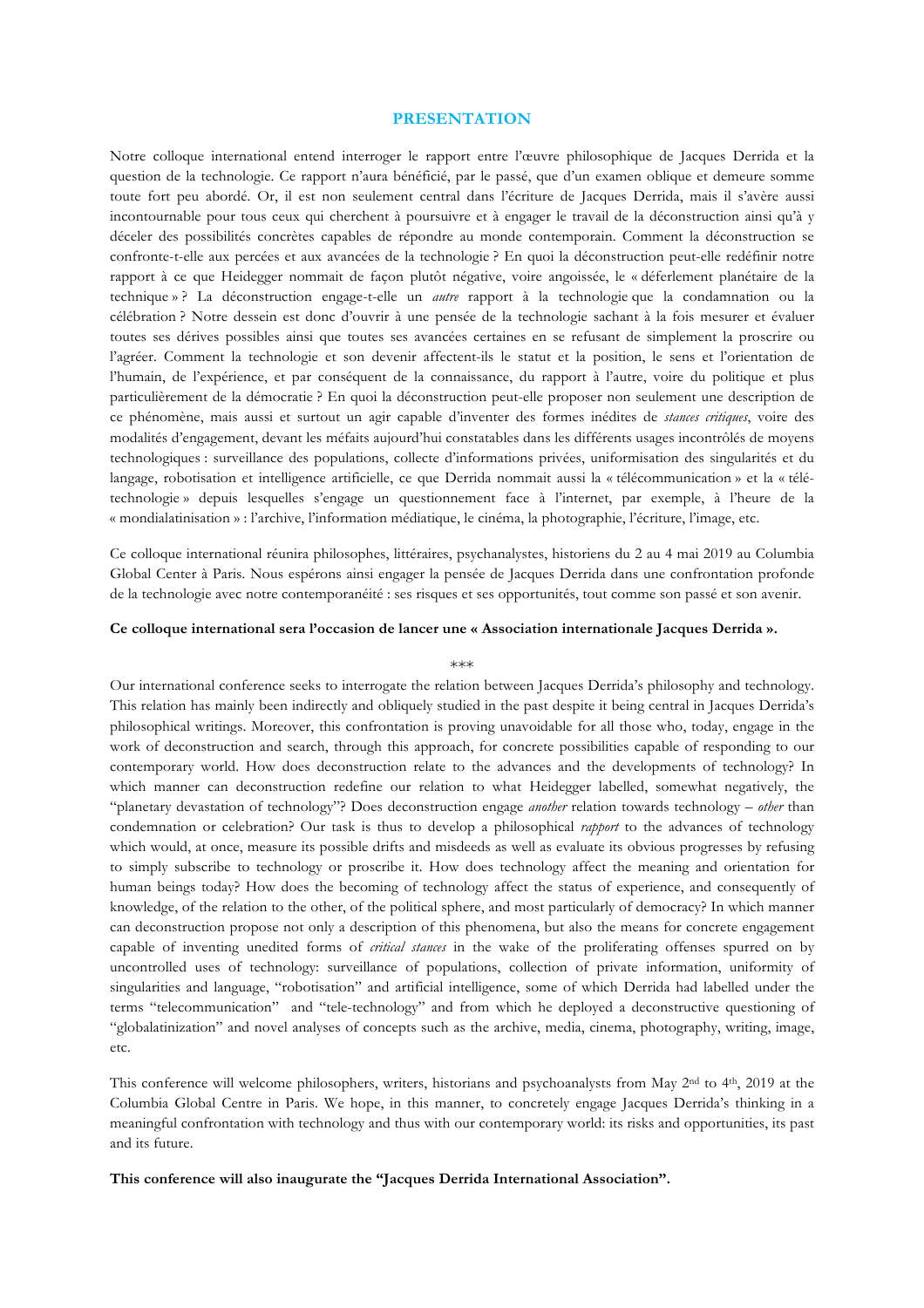## **JEUDI 2 MAI/THURSDAY 2 MAY**

**En langue française – In French language**

**9h30 – 10h : ACCUEIL et INTRODUCTION J. Cohen, R. Zagury-Orly, A. Kuchtova, M. Fiserova, P.-A. Chardel, L. Wolfe**

**10h - 11h30**

**Pierre Antoine Chardel (Paris) De l'écrit aux écrans. Actualité de la déconstruction à l'ère des télé-technologies**

**Kazuisa Fujimoto (Tokyo) Déconstruction de la télé-technologie : singularité, dissémination et hantologie**

**Fernanda Bernardo (Coimbra) Inconditionnalité et Télétechnologie. Déconstruction et** *folie* **du pardon**

**11h30 – 11h45 PAUSE**

**11h45 – 12h45 Rachid Boutayeb (Doha) Philatélie et technique du pouvoir. Méditations Derridiennes**

**Thomas Clément Mercier (Prague)**

**Et si le Golem répondait ? De quelques « événements-machines » et « super-monstres »**

**12h45 – 14h15 (Déjeuner/Lunch)**

**14h15 – 15h45**

**Masato Goda (Tokyo) De la grammatologie japonaise**

**Zhana Damyanova (Sofia) Technologie postale et technique archivale : aventures croisées de la pensée derridienne**

> **Paul Audi (Paris) Les fruits de l'invention**

**15h45 – 16h15 PAUSE**

**16h15 – 17h15 Alzbeta Kuchtova (Bratislava)**

**La technologie et la main**

**Charles Corval (Paris) La déconstruction chez les théoriciens d'une éthique des robots. Derrida chez David J. Gunkel et Mark Cockelbergh**

### **17h15 – 17h30 PAUSE**

#### **17h30 – 18h30**

**Pierre Delain (Paris) Le cinéma, plus qu'une technologie : « Ce qui ne peut s'en dire »**

**Yotetsu Tonaki (Tokyo) Télétechnologie et Hantologie : de Levinas à Derrida**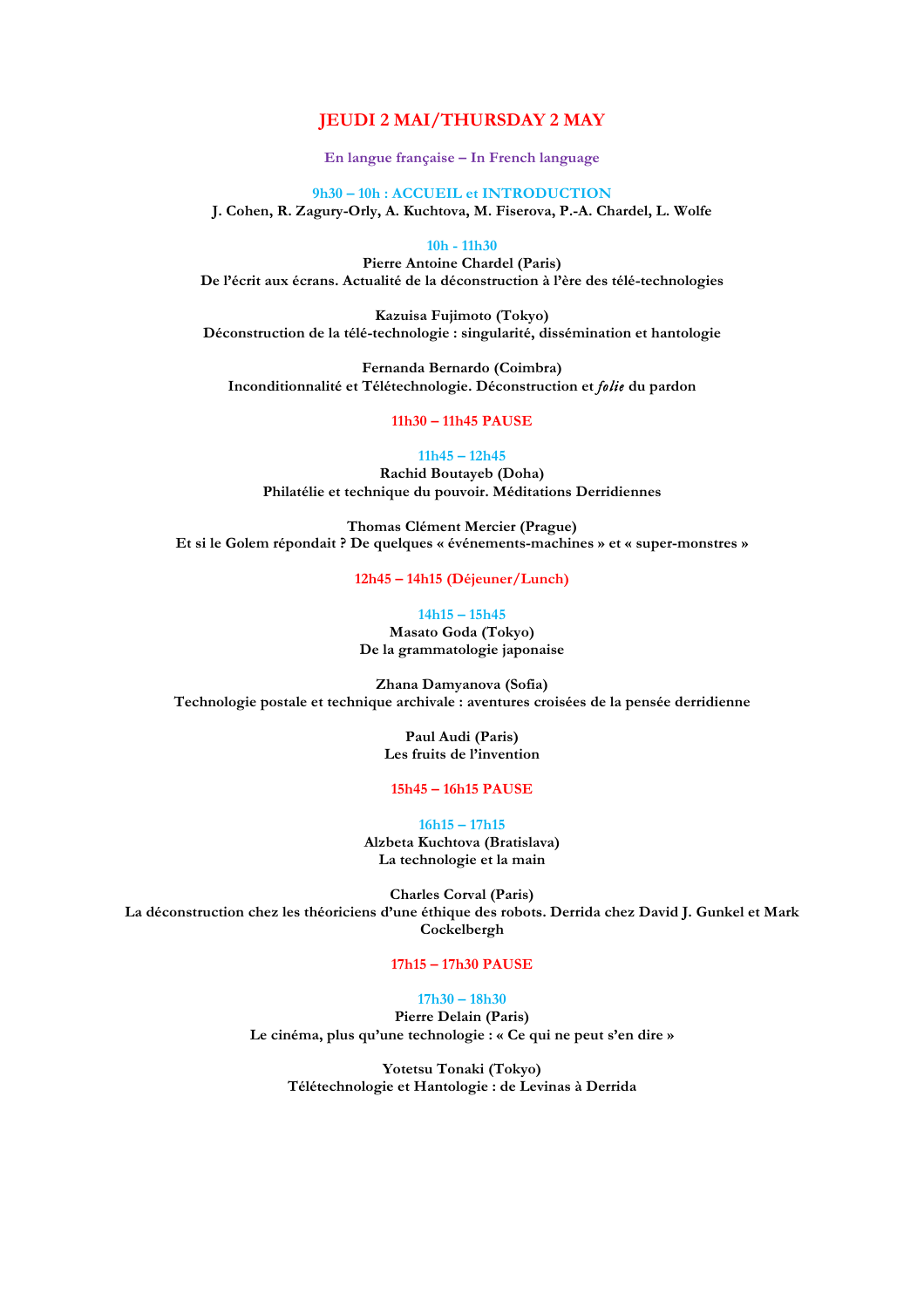## **VENDREDI 3 MAI / FRIDAY 3 MAY**

**En langue anglaise – In English language**

**10h – 11h**

**Martin Charvat (Prague) Derrida and Baudrillard on Media: Trajectories of Event**

**Benjamin Slavik (Prague) Affective Founding of the Text: In-Between Derrida's Affect and Deleuze's Text**

## **11h – 11h10 PAUSE**

## **11h10 – 12h10**

**Agatha Bielik-Robson (Nottingham/Varsovie) Death, Machine, Technology: Derrida on the Original Supplementarity**

**12h10 – 12h20 PAUSE**

#### **12h20 – 13h20**

**Michaela Fiserova (Prague) Derrida and Photographic Phantoms. Ontology and Technology of Perceptual Survival**

> **Jason Alvis (Vienne) Technology as the Revenge of God**

**13h20 – 15h (Déjeuner/Lunch)**

**15h – 16h30 Petar Bojanic (Belgrade) Derrida Architect**

**Daisuke Kamei (Kyoto) Technè, Phonè, Alètheia.** *Voice and Phenomenon* **and Heidegger**

**Darin Tenev (Sofia) Technology and Modality – On Derrida's Machines**

**16h30 – 17h PAUSE**

**17h – 18h**

**Hans Ruin (Stockholm) Techno-logical Faith – On Security, Threat, and Salvation in Derrida's Thinking of Technology**

> **Rafael Winkler (Johannesburg) Derrida, Abraham and Torok: Mnemotechnics and the Logic of Spectrality**

> > **18h – 18h30 PAUSE**

**18h30**

### **CONFERENCE PLENIERE/KEYNOTE ADDRESS**

**Avital Ronell (New York) The Fable of Media-Technology : A German Occupation**